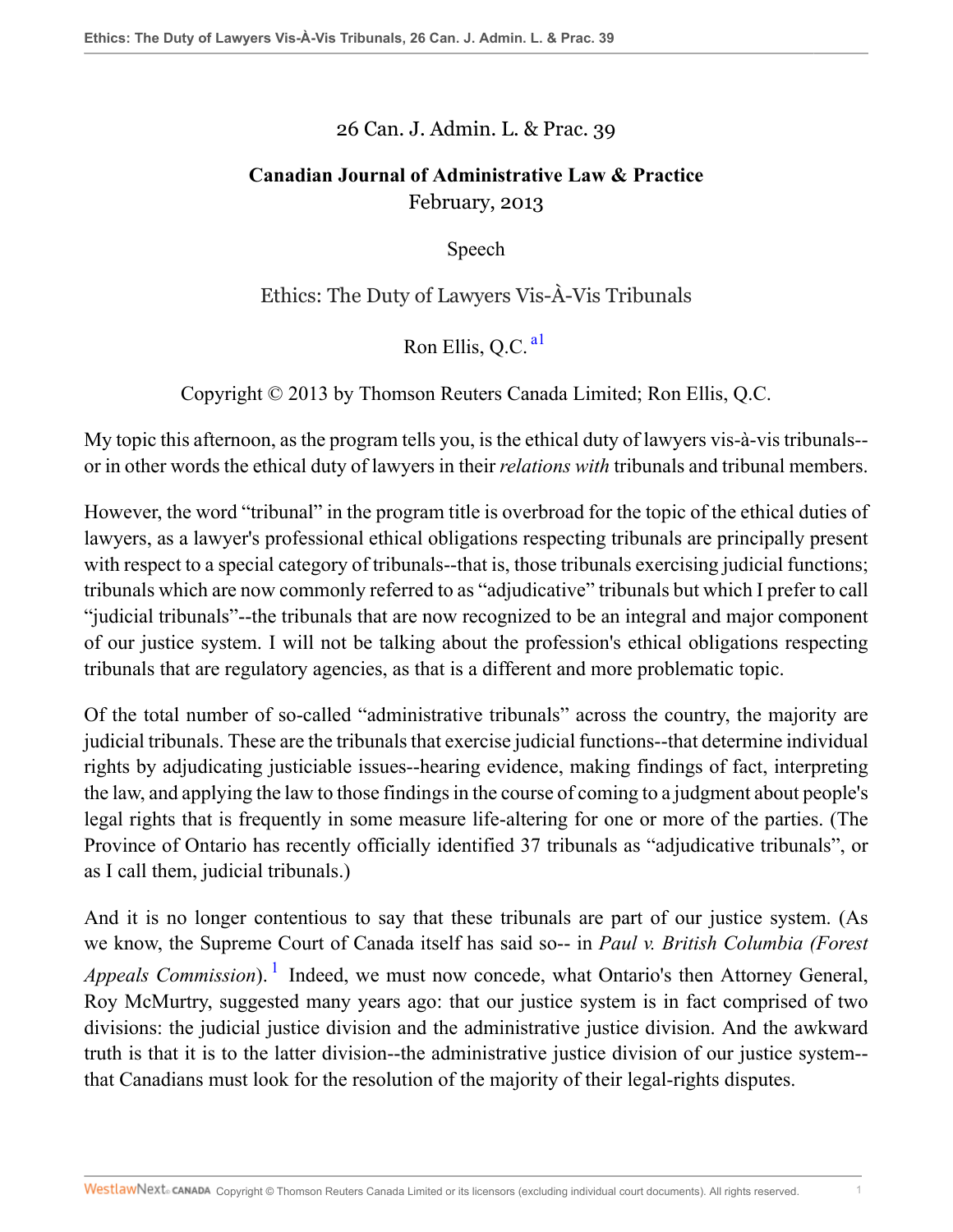The professional obligations of the legal profession and its members respecting the *judicial* part of our justice system are well understood, and for the most part we are responsive to those obligations, both as a group and individually. Should someone publish an unjustified rant against one of our judge's decisions, some lawyer **\*40** familiar with the decision will shortly be found speaking in public in his or her defence, and should a government's tinkering with the court's administration be seen to have created a rule of law problem with the structures of the judicial division of the justice system, we can be sure the bar will be heard from. The Canadian Bar Association's publicinterest litigation in which it attempted to establish legal aid as a constitutional requirement was a recent example of the bar doing its duty in that tradition. The constant talk amongst lawyers and judges about the problems of access to the civil justice system--by which is meant the court system--is another example.

But how do we as a profession measure up when it is the administrative justice division of our justice system or its members that are under attack? Are lawyers and their professional organizations alert to the need for defending adjudicators in that part of our justice system? Do we feel ethically responsible for the structures of administrative justice? Do we understand, for instance, or do we not agree, that we are as much officers of the judicial tribunals as we are officers of the courts?

What if, standing here this afternoon, I were to tell you that in my opinion British Columbia's Chief Justice is a dangerous human rights extremist, a demagogue who hates Canada's tradition of liberty, and a domestic terrorist? If I were to say that, what would happen? Well, you know what would happen: I would not be able to continue, you would shout me down, I would be asked to leave, and lucky to get out without bodily damage, and subsequently I might well face a charge of contempt. And if I *published* such a rant? You and your law society and the bar association President would be all over the media with outraged protests and strong expressions of support for the Chief Justice, with contempt charges being laid amid, no doubt, calls for my arrest.

So, when the Chief Justice of British Columbia's Human Rights Tribunal, Heather MacNaughton was indeed called--in the media--a dangerous human rights extremist, a demagogue who hates Canada's tradition of liberty, and a domestic terrorist, and much more as well, what did the British Columbia profession do?

And if British Columbia lawyers had read a report in Maclean's in which a named judge of the British Columbia Supreme Court was lampooned for outrageously holding that persons employed in restaurant kitchens have a legal right to refuse to wash their hands, what would they have done?

First of all, of course, they would not believe that any judge would have been so foolish. They would go and read the decision and, as they would have expected, they would find that the media report was an egregious misrepresentation of what the judge had in fact decided, and, as officers of the court with the ethical obligation to defend the courts and judges against unfair criticism,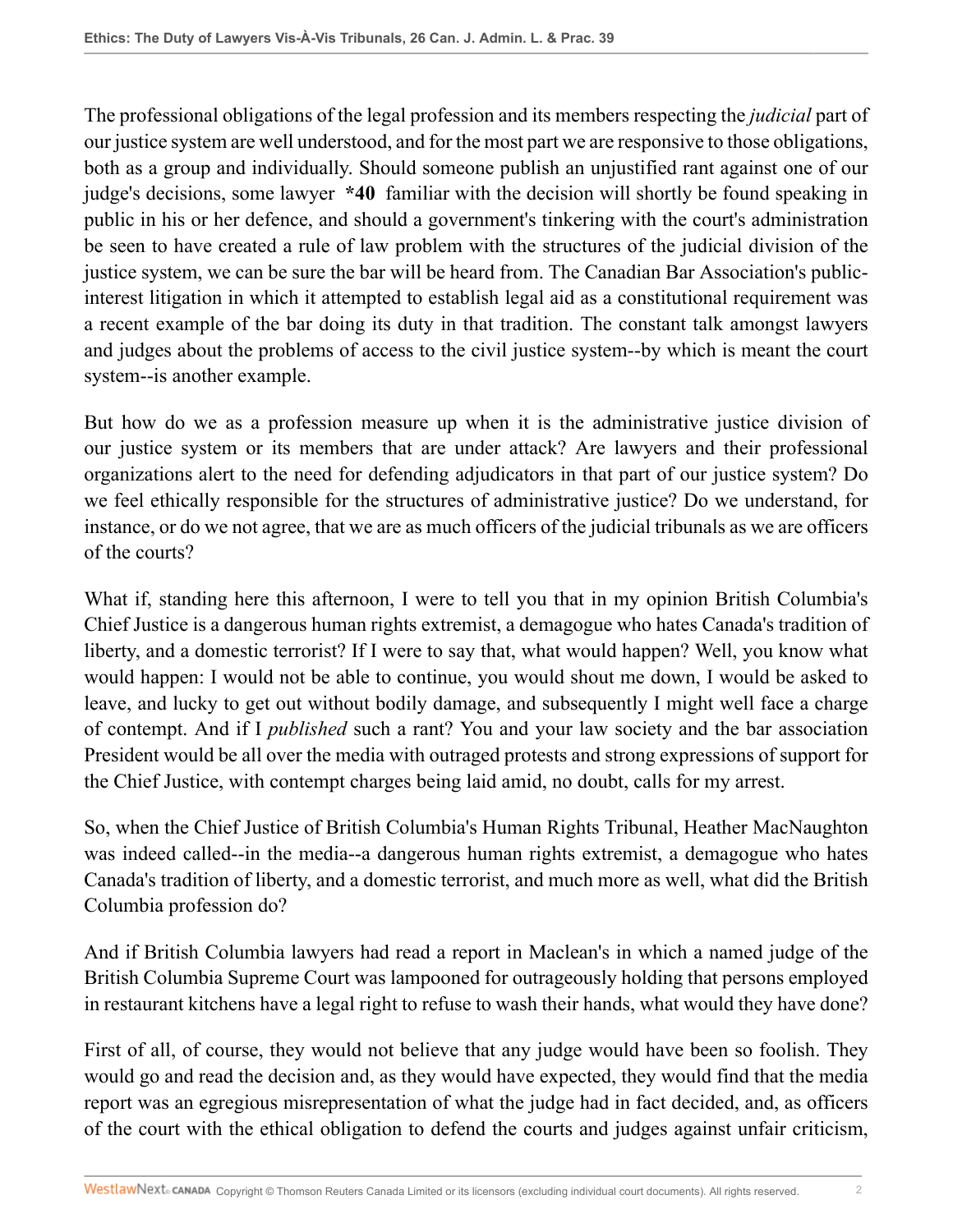British Columbia lawyers would be vigorously lobbying their organizations to take a public stance against this slandering of a judge and his or her decision. That's what you would do, isn't it? Or at least that's what you hope some of your colleagues would do, or at least that's what your code of conduct would require them or you to do. Your Professional Conduct Handbook specifically provides that Judges, not being free to **\*41** defend themselves, are entitled to receive the support of the legal profession against unjust criticism and complaint.<sup>[2](#page-11-2)</sup>

<span id="page-2-1"></span><span id="page-2-0"></span>And, yet, when the British Columbia Human Rights Tribunal decision in the *Datt v. McDonald's* Restaurant<sup>[3](#page-11-3)</sup> case, a decision issued by Judy Parrack, a senior and respected member of the British Columbia Human Rights Tribunal, was criticized publicly--in Maclean's and elsewhere--in exactly those terms, what did British Columbia lawyers do? What did their professional organizations do?

If you had gone to the Human Rights Tribunal's website and read member Parrack's decision, you would have found that it was by no means the "crazy" decision described in Maclean's; you would have found in that decision a well-reasoned, perfectly rational application of Human Rights law in which member Parrack never questioned, indeed explicitly confirmed, the validity of the McDonald's hand-washing policy. What she found the employer liable for was its blank refusal to make any attempt whatsoever to accommodate the hand-washing related disability of an employee of some 23 years standing, even though, as the evidence clearly showed, there were possible opportunities for assigning that employee to jobs in the restaurant that did not involve handling food. And the professional excellence of member Parrack's understanding of the law relating to an employer's obligation to accommodate a disability may be seen confirmed when a passage from her judgment in *Datt v. McDonald's* relating to the procedural aspect of an employer's duty to accommodate was subsequently quoted with approval by Madam Justice Gray of the British Columbia Supreme Court in her 2011 decision in *Cassidy v. British Columbia (Emergency & Health Services Commission*). [4](#page-11-4)

<span id="page-2-2"></span>Member Parrack, who made the *McDonald's* decision in the exercise of her duty as a statutory adjudicator, was publically mocked for that decision on numerous occasions and held accountable on the national stage on the basis of an egregious misrepresentation of her perfectly sensible decision, all the while having no right or opportunity to defend herself, and, as far as I have been able to discover, having no one from this learned profession standing up in her defence.

<span id="page-2-4"></span><span id="page-2-3"></span>Now, British Columbia lawyers might want to point out that there was no professional obligation to defend member Parrack and her decision or Chair McNaughton and her decisions because neither of them were judges and British Columbia's Professional Conduct Handbook makes reference only to a lawyer's obligation to defend judges.  $5\,$  $5\,$  I would respectfully, respond, however, that the obligation to defend both Tribunal chair MacNaughton and member Parrack was implicit in the Handbook's recognition of lawyers as "ministers of justice" and in its instruction to British Columbia lawyers to "serve the cause of justice". <sup>[6](#page-11-6)</sup> But, fortunately, this debate is now redundant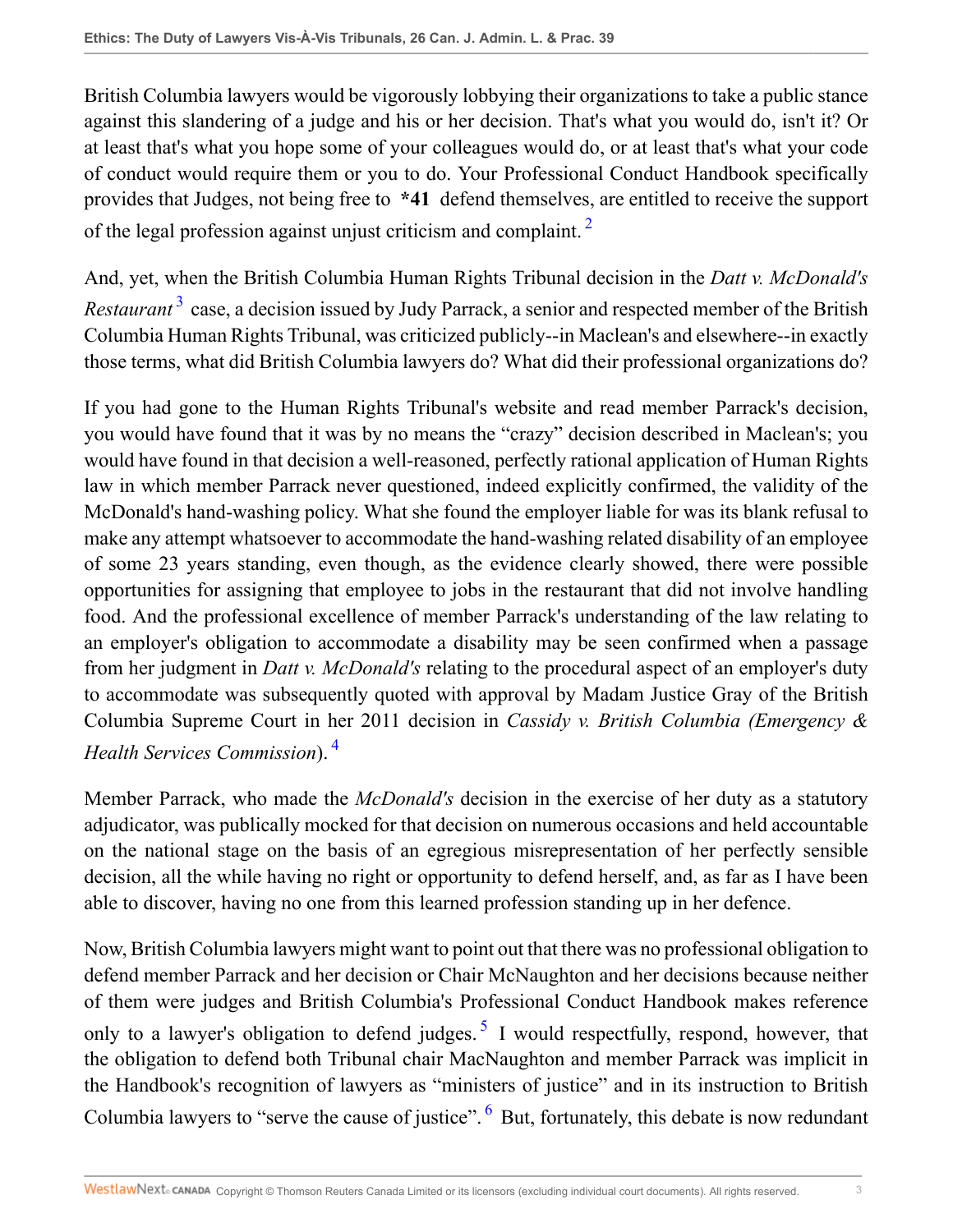because in the new Code of Professional Conduct **\*42** for British Columbia, which, as of January 1, 2013, replaces the current Handbook, your obligations in this respect have now been made perfectly clear.

In Chapter 4 of that new code, the Chapter that deals with a lawyer's "Relationship to the Administration of Justice", rule 4.06 (1) requires a lawyer to "encourage public respect for and try to improve the administration of justice" and, under the heading "Criticizing Tribunals", the Commentary on that rule reads as follows:

... Proceedings and decisions of *courts and tribunals* are properly subject to scrutiny and criticism by all members of the public, including lawyers, but *judges and members of tribunals* are often prohibited by law or custom from defending themselves. Their inability to do so imposes special responsibilities upon lawyers. First, a lawyer should avoid criticism that is petty, intemperate or unsupported by a bona fide belief in its real merit, since, in the eyes of the public, professional knowledge lends weight to the lawyer's judgments or criticism. Second, if a lawyer has been involved in the proceedings, there is the risk that any criticism may be, or may appear to be, partisan rather than objective. Third, when *a tribunal* is the object of unjust criticism, a lawyer, as a participant in the administration of justice, is uniquely able to, and should, support the tribunal, both because *its members* cannot defend themselves and because, in doing so, the lawyer contributes to greater public understanding of, and therefore respect for, the legal system. (Emphasis added.)

This is language that is identical to what one now finds in the Federation of Law Societies' 2011, model code of conduct, and so it seems now to be official: judicial tribunals and their chairs and members now stand on equal footing with courts and their judges respecting the legal profession's obligation to defend them against unjust criticism. Perhaps now we will do better in that respect than we have in the past.

And, now, to go on to a different subject--the security of tenure of members of judicial tribunals and a lawyer's professional obligations concerning that topic.

Most Canadian lawyers think the quintessential example of bad, security-of-tenure policy for judges is to be found in the United States where the judges of many American State courts have to periodically stand for re-election. We Canadian lawyers have always taken a very dim view of this--how, we ask, can judges possibly make, or be seen to be making, independent and impartial decisions if they know that in two or three years these decisions will be the targets of their opponents in their forthcoming re-election campaign? We naturally think: What a bizarre system.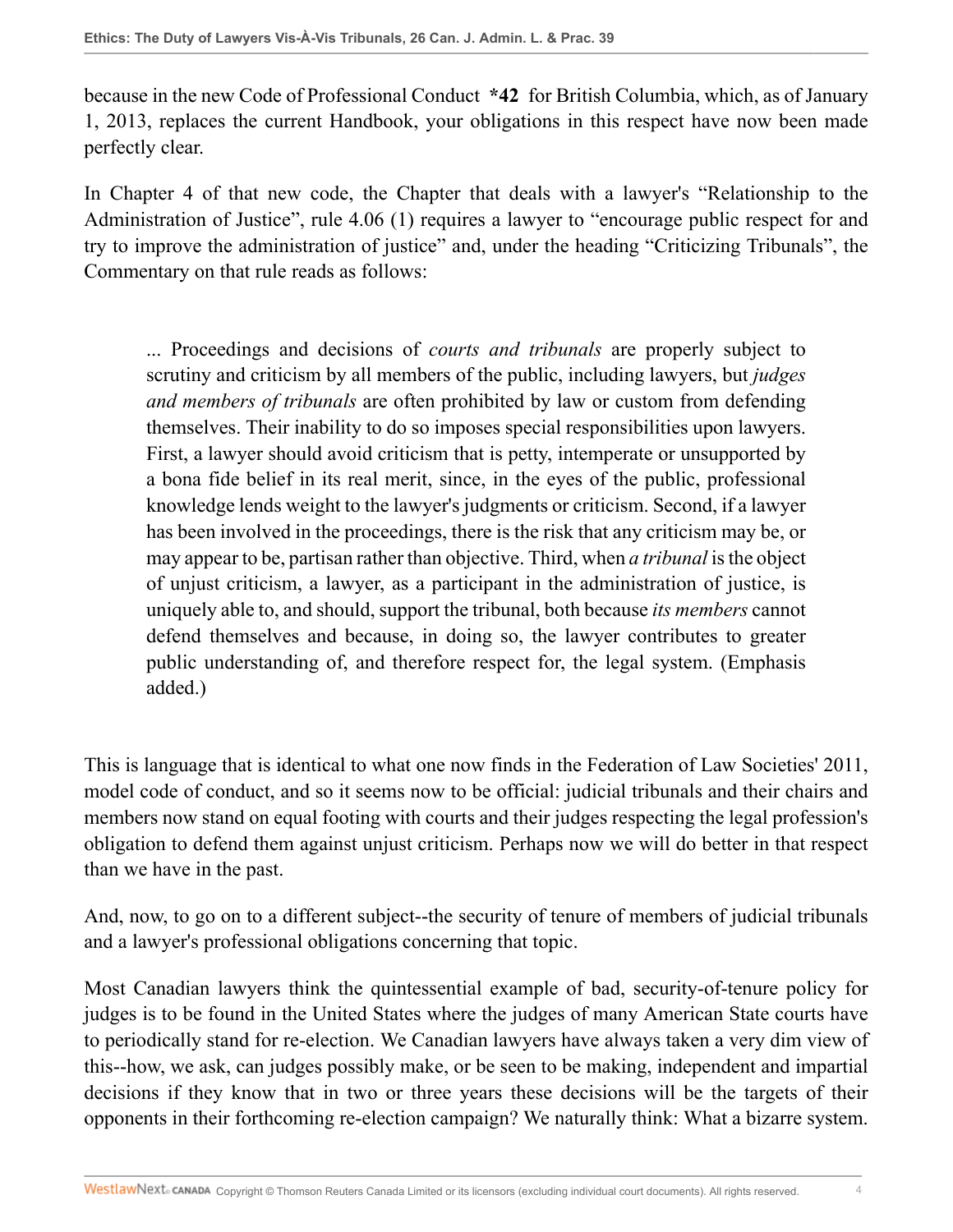And some of you may have read John Grisham's book "The Appeal" which tells the story of a State in the United States in which the members of the State Appeals Court had to periodically stand for re-election, and when a large corporation got hit with a multi-million dollar jury award for negligently polluting the water of a small community, the corporation appealed, delayed the appeal process until one of the "liberal" Justices of Appeal came up for re-election, then ran its own candidate for the position, poured millions of dollars into the campaign and got its candidate elected, which candidate, as expected, became the swing vote on a five-person panel that allowed the appeal 3-2. It was just a good story until it actually happened. In West Virginia, the State Court of Appeal overturned a \$50 million jury verdict against the nation's 4th largest coal mining company in the circumstances where the deciding vote in the Appeal Court's 3-2 decision was cast by **\*43** a judge who had won an election contest over an incumbent judge with the assistance of millions of dollars of campaign funds from the CEO of the coal company. Fortunately, this decision was overturned in the United States Supreme Court on the ground of bias, but only on a 5-4 decision.<sup>[7](#page-11-7)</sup>

<span id="page-4-0"></span>Now, the impact of these American retention elections on the perceived independence and impartiality of State judges is bad enough, as the West Virginia case illustrates, but there is a state where the situation is even worse, a state where it is not necessary to rid oneself of a judge by defeating him or her in a retention election; it is a state where the governor herself is legally authorized to dismiss any judge at any time for any reason, or no reason, and replace him or her with a person of the governor's own choosing, at the cost of no more than one year of the judge's salary. Are you surprised to hear that? Probably not, for as you are likely to know, that "state" is in fact the Province of British Columbia. In this Province, the government is authorized by statute to terminate the appointment of any adjudicative member of a judicial tribunal at any time at the cost of no more than a year's salary and to replace them with a person of the government's choice.

I refer to section 14.9(3) of the *Public Sector Employers Act*, <sup>[8](#page-11-8)</sup> which reads:

<span id="page-4-1"></span>(3) The appointment of [any tribunal] member may be terminated without notice before the end of the term of their appointment on payment of the lesser of

(a) 12 months' compensation, or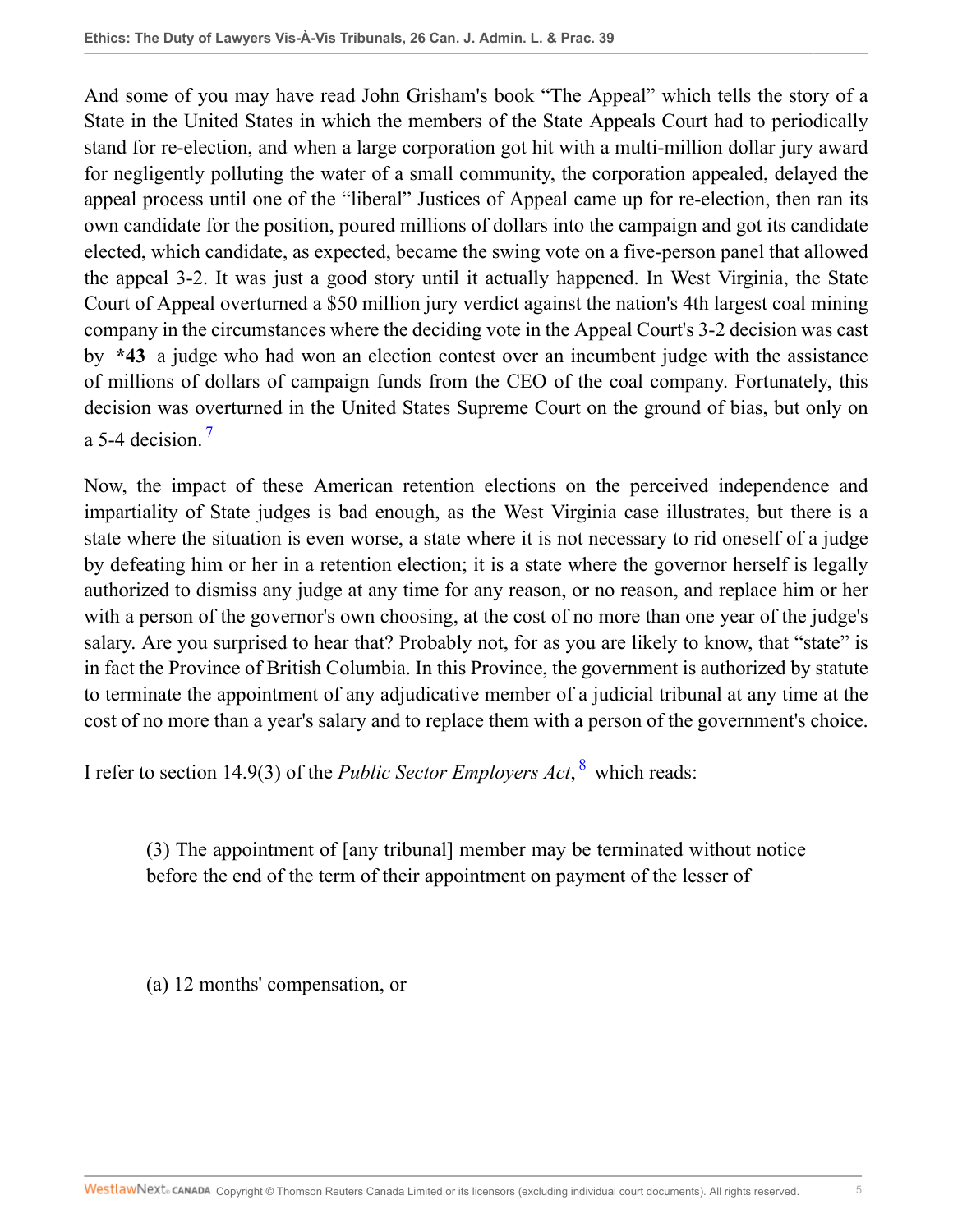(b) the compensation in an amount equal to the remuneration otherwise owing until the end of the term.

I have no information as to how often your government exercises this power; I personally know of only the one case--the mid-term termination of Mary McKenzie's appointment as a Residential Tenancy Arbitrator in 2005. (In the interest of full disclosure I should mention that I was one of Mary McKenzie's counsel when she successfully judicially reviewed that decision.) I suspect that that power has never again been used, but the fact that it is still on British Columbia's legislative books is surprising given its implications for the independence of your judicial tribunals.

But, some may want to argue that my comparison of British Columbia with the West Virginia situation is not apt because there they were talking about real judges. And judicial tribunal members are not real judges, they are just tribunal members-- order-in-council appointees.

Well, it is true that we don't call them judges. But they make judicial decisions and, in lots of places they *are* called judges--administrative law judges--places that include the United Kingdom, Quebec, the United States, Australia, and New Zealand. In those jurisdictions, they call judicial tribunal members judges because those members do what judges do and they are what judges are- people whom the state has entrusted with an exclusive power to adjudicate disputes about other people's legal rights. And a lawyer's professional ethical obligations to them and their institutions are shaped and determined by the same ethical principles and **\*44** logic that shape and determine our professional obligations to adjudicators who *are* called judges and to tribunals that *are* called courts. These ethical obligations arise from the nature of the function that judicial tribunal members are authorized to exercise and the state sanction of that function, and from a lawyer's statesanctioned official role in the exercise of that function; they are not derived from the way in which the judicial function is formatted. We owe a duty to judges not because they are called "judges" but because of their function and our role in that function, and there is no difference in principle in that respect between the function of, say, a family court judge, and the function of a member of, say, the Human Rights Tribunal.

But the power to dismiss at any time without cause is not the worst of British Columbia's security of tenure problems respecting the members of its judicial tribunals concerning which the British Columbia profession now has an ethical obligation to try to reform. It is in principle the most shocking because it is a power that can be exercised at any time, but the exercise of that power obviously presents a potential political cost to a government because of the inherent "wow" factor when such a decision becomes known, and so one can be confident that it is not a power that will be exercised very often. No, the most shocking aspect of the security of tenure structure for British Columbia's judicial tribunal members--and, indeed, for the members of all judicial tribunals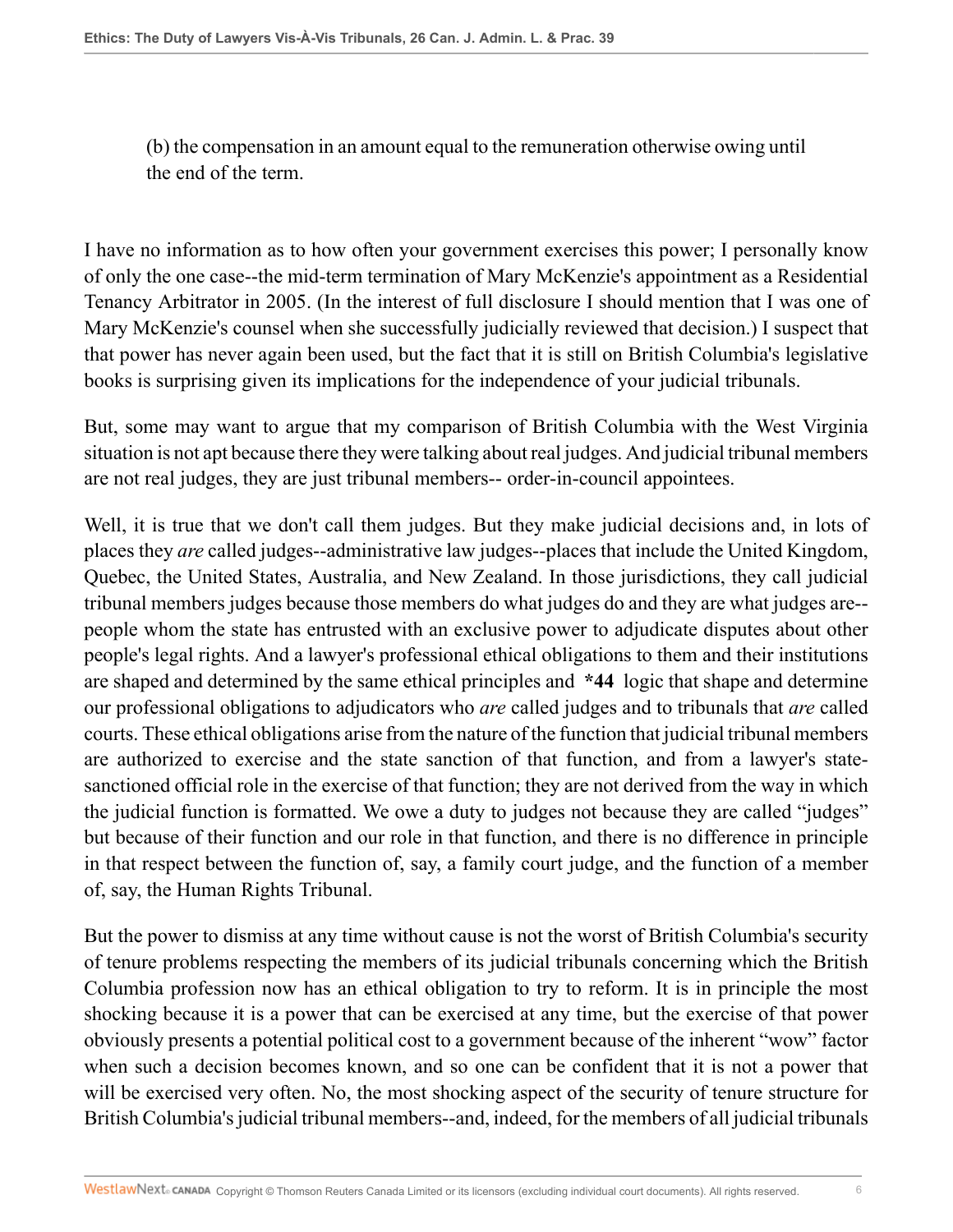across the country except in part in Quebec--is the accepted view in Canada that governments have an untrammeled discretion to refuse to re-appoint any judicial tribunal members--without notice, without reasons or explanations, and without compensation-- whenever their typically three- or five-year terms of appointment expire.

With this unprincipled re-appointments regime for judicial tribunal members firmly entrenched in Canada's conventional practice, we have this situation. When judicial tribunal members are asked to make a judicial decision that will inconvenience or upset the government or its influential friends--as they are routinely asked to do--both they and the parties that appear before them know that if the member makes that decision he or she is running a significant risk of being fired--fired without cause, without a hearing, without notice or compensation, and without even the political inconvenience to a government of having to give an explanation. It won't, of course, happen the next day, but everyone knows that it will be under consideration by the government when the time comes for that member to petition the government to exercise its untrammeled discretion to renew his or her appointment at the end of his or her current term.

<span id="page-6-0"></span>You are all likely to be aware of one high-profile arbitrary dismissal of a judicial tribunal member at the end of her term here in British Columbia. I am, of course, referring to the government's refusal to renew Judy Parrack's appointment to the Human Rights Tribunal in July 2010. You will be aware of it because of the rare combination of circumstances that brought the facts of that case before the British Columbia's Supreme Court in *Brar v. Veterinary Medical Assn. (British Columbia)*. [9](#page-11-9) This case came to the public's and profession's notice because the dismissal of member Parrack occurred when she was deeply engaged in the adjudication of a particularly high-profile human rights complaint.

**\*45** I mention this particular instance of an idiosyncratic removal of a judicial tribunal member only because it is one of the two cases I know of in which there is a public record of what occurred, and the only case in which the professional reaction of a party's lawyers to the outrage of having the adjudicator in their case dismissed mid-hearing without cause or notice is on the public record. That record appears in a letter written by the complainants' lawyers, Mr. A.S. Bharmal and Ms. Clea Parfitt, to the British Columbia Attorney General on July 14, 2010, quoted in full by The Honourable Mr. Justice Davies in paragraph 21 of his judgment in *Brar*. It is a long letter, and Justice Davies ultimately criticized the complainants for the content and extent of their intervention in the appointments process following the government's refusal to renew member Parrack's appointment, but the paragraph in counsels' letter to the Attorney General that is of particular relevance to the topic of a lawyer's ethical obligations vis-'a-vis tribunals could not, I would respectfully suggest, itself be criticized and it reads as follows:

... the failure to re-appoint Member Parrack in the midst of one of the most significant human rights hearings in British Columbian history is a deep affront to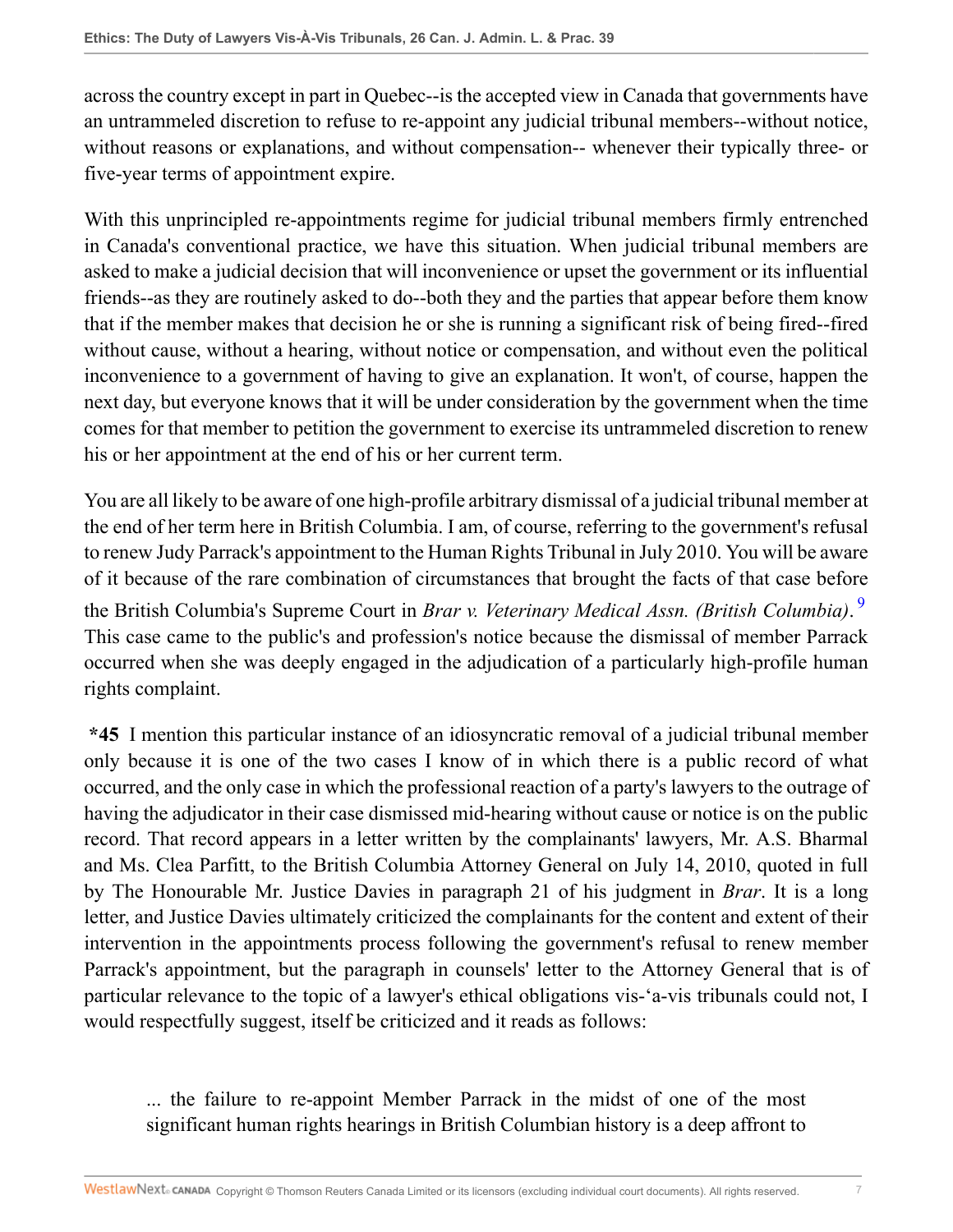the decision-making independence of this Tribunal member, to the integrity and independence of this Tribunal, and to the independence, integrity, authority and esteem of all administrative decision making bodies in this province. It undermines the fundamental role of the rule of law in our system of government. This failure to re-appoint has shocked and dismayed our clients and shaken their confidence in the legal structures of our province. It has also deeply troubled and dismayed us, both as counsel *and as officers of the Tribunal*. ...

Note that Mr. Bharmal and Ms. Parfitt instinctively felt that they were officers of the Human Rights Tribunal, even though neither British Columbia's current Handbook of Professional responsibility nor its new code make that point explicit. The Handbook's statement of the Canons of Legal Ethics refers to a lawyer only as an "officer of the courts" and the new Code makes no change in that respect, notwithstanding the new professional obligation to defend tribunals and their members.

It is, of course, not my intention to engage with you this afternoon on the merits of the *Brar* case; I refer to it, as I said, only because of the unique public record it provides of the professional response of two particular lawyers confronted with the egregiously flawed rubber of our woeful administrative justice re-appointments regime hitting the road in their case. Of course, the letter to the Attorney General quoted by Mr. Justice Davies was a partisan letter but in the paragraph I just quoted one finds, I would respectfully suggest, the expression of a truly nonpartisan professional outrage that in my opinion should be provoked in the breasts of all lawyers, not just by what happened in the *Brar* case, or by what may happen in a case of one's own in the future, but by the nature of the re-appointments regime generally.

If one looks with a clear eye at this system in which the persons who are judging a majority of disputes about legal rights in this country all know that if they make a decision that seriously inconveniences the government or any of its friends they can expect in due course to be fired, then we should all see that system as--to paraphrase Mr. Bharmal and Ms. Parfitt--a deep affront to the decision-making independence of judicial tribunal members, and to the independence, integrity, authority and esteem of all administrative decision making bodies in this province and **\*46** elsewhere in Canada, and as undermining the fundamental role of the rule of law in our system of government.

And the deepness of the affront that lawyers should be feeling in this respect may be measured by the fact that, British Columbia's re-appointments regime being what it is, none of British Columbia's judicial tribunals or their members are in law impartial. Quebec's Court of Appeal has said so. Quebec's Court of Appeal has held that any judicial tribunal whose members are appointed to renewable fixed terms and whose re-appointments are not protected by a fair, objective and independent re-appointments process (which is in fact every judicial tribunal in this country with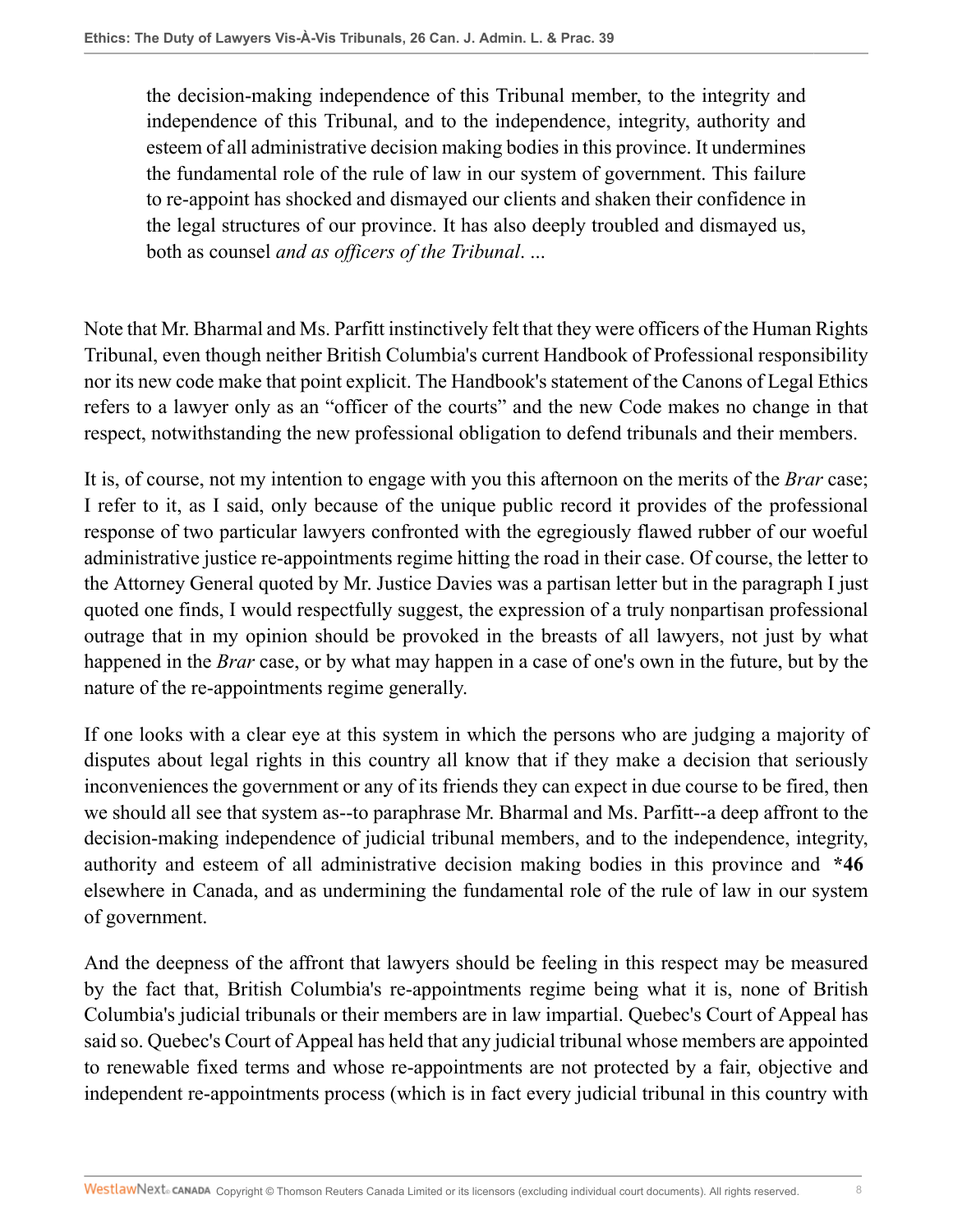<span id="page-8-0"></span>the exception now of the members of Quebec's Administrative Tribunal) is in breach of the *Valente* principles of judicial independence and impartiality.<sup>[10](#page-11-10)</sup>

Ah well, you say, that is lamentable, no doubt, but what has that to do with a lawyer's ethical obligations vis-à-vis tribunals?

Well, there is the assertion in the Canons of Legal Ethics in both the existing Handbook and the new Code that a lawyer is "a minister of justice" and has a "duty to promote the interests of the state [and] serve the cause of justice" ... But now, more importantly, there is the previously mentioned Rule 4.06 of the new British Columbia Code dealing with a lawyer's obligation to "encourage public respect for and try to improve the administration of justice". In the Commentary under that rule where one finds the requirement referred to earlier for lawyers to defend tribunals and their members one also finds this:

Admission to and continuance in the practice of law implies, on the part of a lawyer, a basic commitment to the concept of equal justice for all within an open, ordered *and impartial system*. However, *judicial institutions* will not function effectively unless they command the respect of the public, and, because of changes in human affairs and imperfections in human institutions, *constant efforts* must be made *to improve the administration of justice* and thereby, to maintain public respect for it. (Emphasis added.)

Regrettably, we live in a country where the lawyers in every province and territory, including British Columbia, have allowed themselves to be co-opted into accepting a system of justice--the system of administrative justice--that is not impartial and not compatible with the rule of law. And the question I put to you this afternoon is this: now that the profession has explicitly recognized the ethical duties of lawyers to be committed to a justice system that is impartial and to be engaged in constant efforts to improve the administration of justice, what does the BC part of the profession now propose to do about this non-rule-of-law-compliant, reappointments regime for members of its judicial tribunals?

And, of course, the re-appointments regime is not the only structural aspect of British Columbia's administrative justice system that is incompatible with the rule of law, and which your new Code also calls upon your constant efforts to change. Most prominent amongst the other rule-of-law deviant structural components of the **\*47** administrative justice system is the egregious conflicts of interest inherent in the integration of judicial tribunals with their host ministries.

About ten years ago, the Federal Court of Appeal had occasion to hold that there was a reasonable apprehension of bias when an adjudicative member of the Immigrant and Refugee Board ("IRB")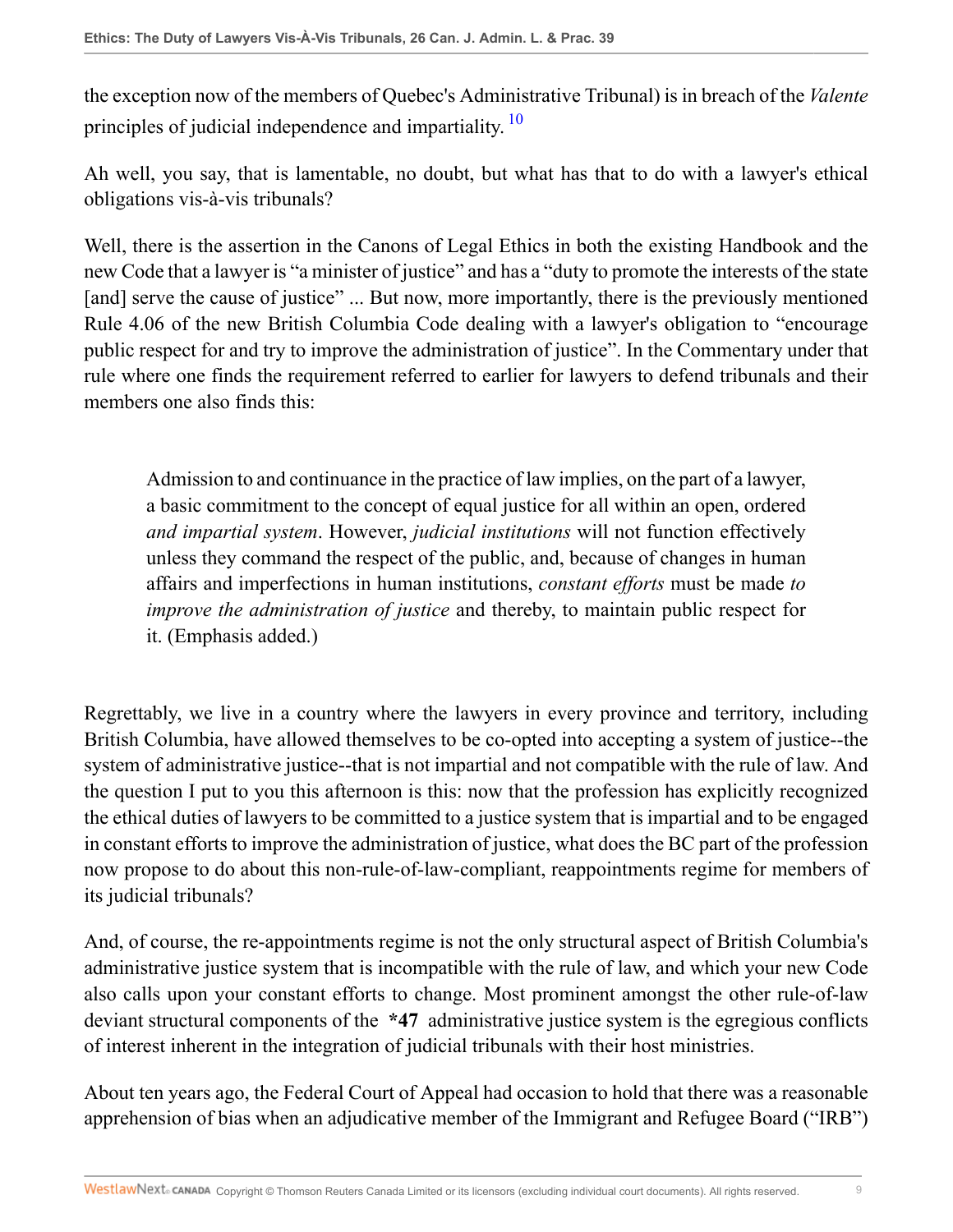assigned to the adjudication of a refugee claim was a person on secondment from her public service employment with the Immigration Department, where she had worked as an appeals officer. The apprehension arose, the court said, in part, because it was far from fanciful to think that, as an appeals officer on temporary leave from the branch of the Department that advises the Minister on whether an intervention is appropriate in a given case, and represents the Minister when the Minister does intervene, the adjudicative member might well be mindful of how her colleagues were likely to view her decisions as an IRB member and what effect that her decisions might have on her career prospects or opportunities when she returned to [the Immigration Department].<sup>[11](#page-11-11)</sup>

<span id="page-9-0"></span>That is not, I think, a conclusion with which many would want to quarrel. But that IRB member's conflict of interest as identified by the Federal Court of Appeal in that case pales to insignificance when it is compared with the conflict of interest that afflicts any British Columbia judicial tribunal. Take, for example, a labour relations board. And to avoid the pitfalls lurking in my lack of intimate knowledge of the British Columbia Board, I will speak here of a hypothetical board; a labour board that relies on its province's ministry of labour for its annual budget, for the compensation level of its chairs and members, for the appointment and re-appointment of its chairs and members, and for the administrative support it needs to perform its duties. Frequently parties come to this highly dependent institutional environment to have their rights determined in a dispute where if they get the decision they want from the board, that decision will negatively impact on the government's interests--either its interests as an employer itself, perhaps even as a party to that very dispute, or its interests as the body politically responsible for peace and good order, the maintenance of public services and of a viable economic environment. In those circumstances, that labour board and its chair and members have a conflict of interest that is so deep and obvious that in any other setting lawyers would not tolerate it for a moment.

Identifying the fulsome administrative justice reform agenda that will be necessary for a legal profession newly committed to an impartial justice system and whose ethical obligation to make constant efforts to reform that justice system has now been explicitly acknowledged in the new British Columbia Code is really not very difficult, so I will not belabor the point. But I cannot close without referencing one more, particularly egregious British Columbia justice system train wreck. This is another wreck that has been allowed to occur without, as far as one can tell, any serious protest from the profession, and which presumably will be high on the profession's agenda as it begins to pursue its new ethical reform obligations. I refer to the British Columbia Legislature's assignment to government employees of the jurisdiction to issue final eviction orders and grant mandatory injunctions in residential tenancy disputes.

<span id="page-9-1"></span>**\*48** To be clear, I am referring to the assignment of that jurisdiction to employees of the Residential Tenancy Branch of the Office of Housing and Construction Standards in the Ministry of Energy and Mines.<sup>[12](#page-11-12)</sup> These are prototypical judicial functions; they were originally exercised only by provincial superior courts; and now they are exercised by Ministry of Energy and Mines employees. I expect that those employees do their work efficiently; and I have no reason to doubt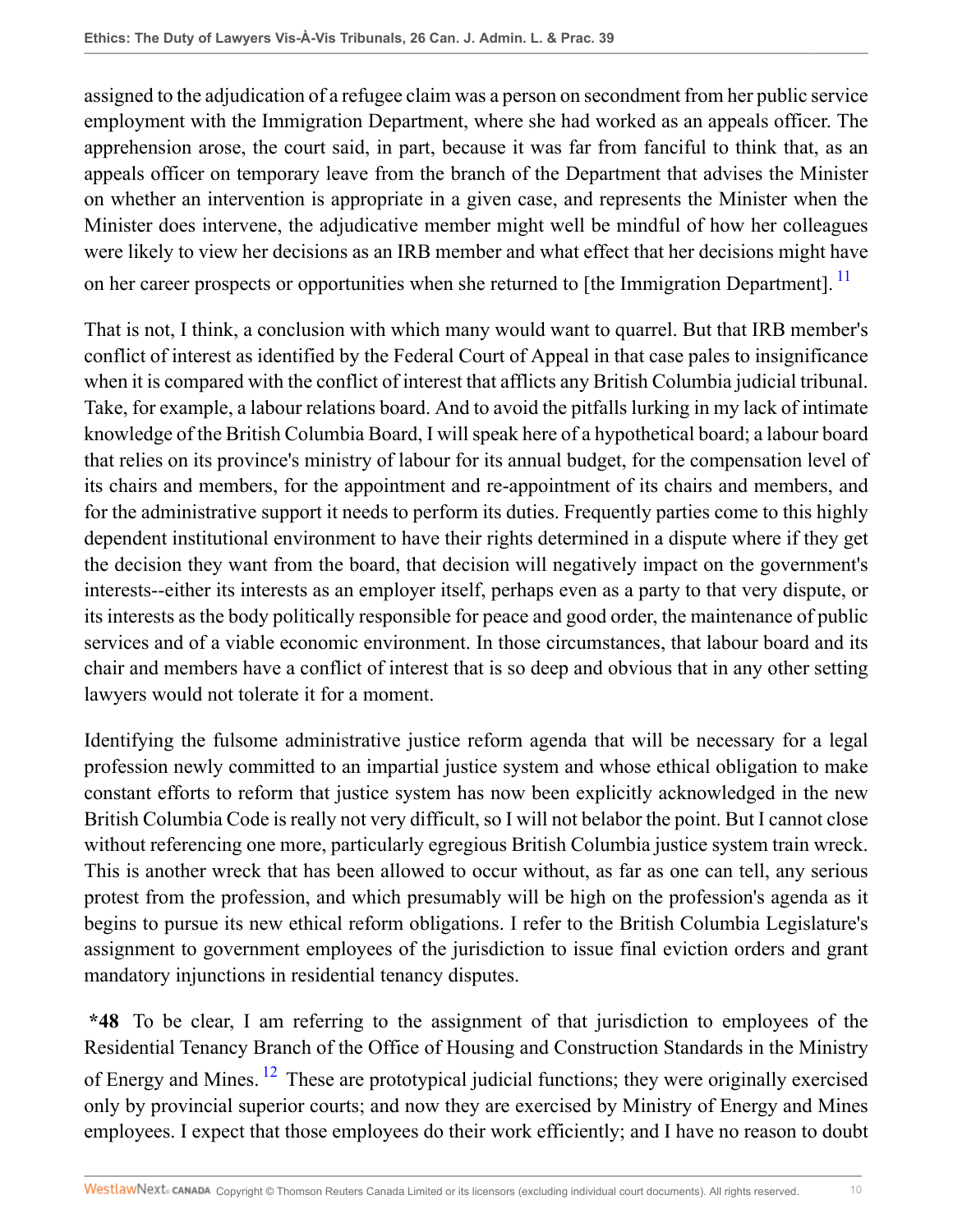their competence or fairness; moreover, I expect that any cost/benefit analysis would strongly support retaining those functions in the hands of government employees. But allowing people to be removed from their homes by nothing more than a final order from a government employee?!? What were you thinking of!? Where was the British Columbia legal profession when this was allowed to happen about five years ago.

If the making or withholding of eviction orders and the granting or refusal of mandatory injunctions can be so delegated without political controversy, it is difficult to imagine any judicial function that a legislature could not now contemplate handing to a government employee without fear of informed opposition.

The fact is that we have an administrative justice system in Canada in which the rule of law is, in truth, a stranger, and it is past time that Canada's legal profession began to respond to its compelling ethical obligation to get it fixed. And, perhaps the recent renewed recognition of that obligation in the forthcoming Code of Professional Conduct for British Columbia, and in the Federation of Law Societies' new model code, will prove to have marked the beginnings of a new day.

And, finally, should the British Columbia profession be in fact now inclined to turn its attention to fixing the gaping rule-of-law omissions in the structures of British Columbia's administrative justice system, it might want to have a look at the "Framework for Tribunal Excellence" adopted in 2012 by the Council of Australasia Tribunals (Australia and New Zealand Tribunals), and particularly that Framework's definition of Tribunal Core Values. The Framework may be found on the Council's website at: http://www.coat.gov.au/. The British Columbia profession might also contemplate the Ontario Bar Association's ("OBA") leadership in taking public exception to the degree of control over the administration of tribunals that Ontario's new judicial tribunal legislation placed in the hands of the tribunals' host ministries. In August 2010 the OBA released a Commentary on the Act<sup>[13](#page-11-13)</sup> in which it expressed its concerns about the impact of the host ministries' pervasive control-mandate on the independence of Ontario's adjudicative tribunals.

That Commentary concludes in part with this:

<span id="page-10-1"></span><span id="page-10-0"></span>It seems to us to not be overstating the matter to observe that by the provisions of this new Act the legislature has effectively converted adjudicative tribunals to ministerial departments. If this degree of control is deemed to be necessary, why, one is moved to ask, do we have "tribunals" at all. If the facades [of independence] were torn down and the reality displayed, the issue **\*49** of governments exercising judicial functions could then be addressed directly.<sup>[14](#page-12-0)</sup>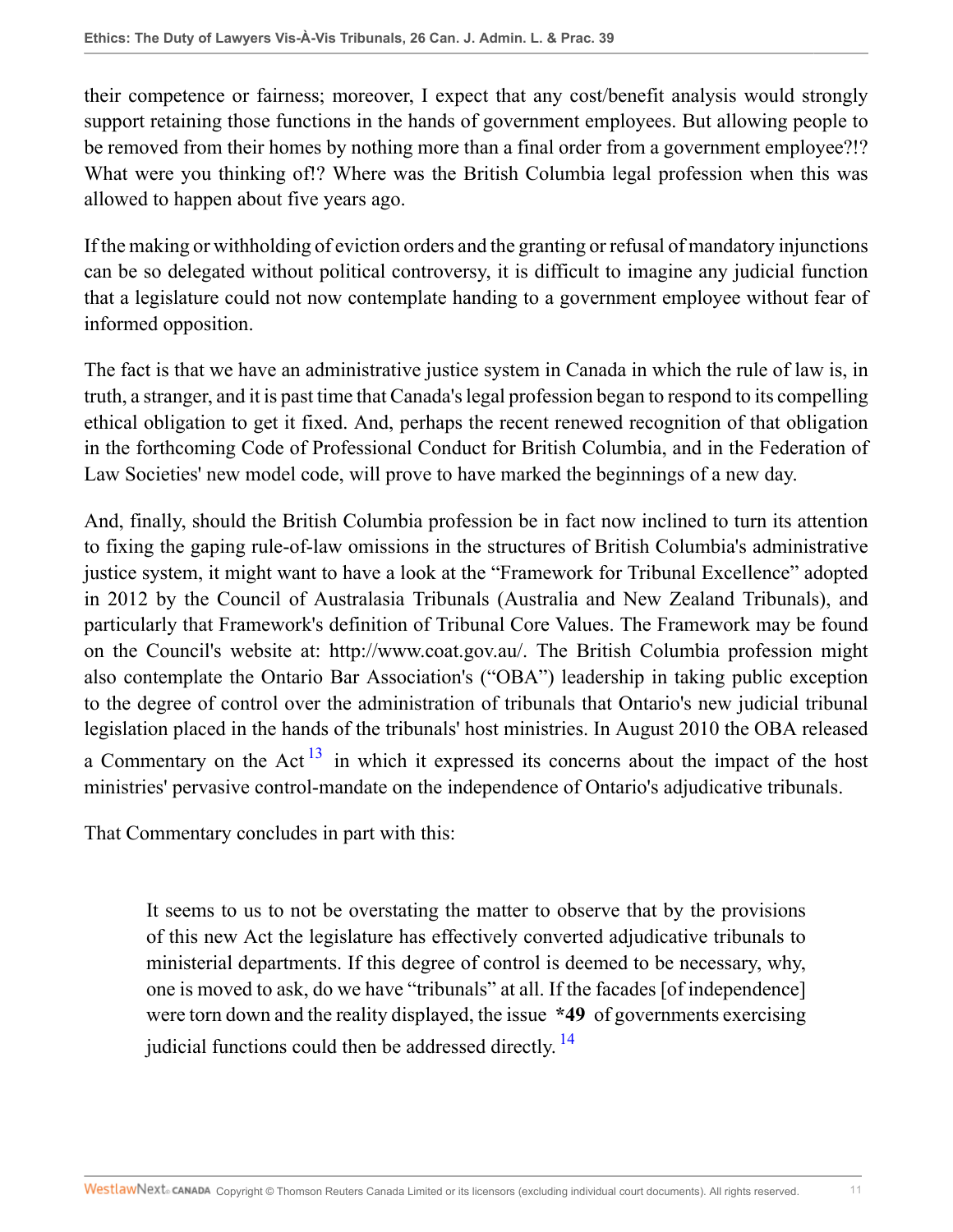And, of course, in British Columbia, at least for residential tenants and their landlords, the facades of judicial independence have in fact been torn down and the issue of governments exercising judicial functions is now, in that particular area, indeed plain for all to see.

The question is this: in light of the fact that one of the major divisions of British Columbia's justice system is demonstrably not in law impartial, and the British Columbia profession is committed under the new British Columbia Code to an impartial justice system and instructed to make "constant efforts" to improve that system, what does the British Columbia bar now plan to do?

## Footnotes

- <span id="page-11-0"></span>a<sup>1</sup> Speech presented to The Continuing Legal Education Society of British Columbia's Annual Administrative Law Conference, Vancouver, October 2012.
- <span id="page-11-1"></span>[1](#page-0-1) *Paul v. British Columbia (Forest Appeals Commission)*[, \[2003\] 2 S.C.R. 585, 2003 CarswellBC 2432, 2003 CarswellBC 2433 \(S.C.C.\)](http://nextcanada.westlaw.com/Link/Document/FullText?findType=Y&serNum=2003652347&pubNum=5156&originatingDoc=I1e7558a2b4e611e28578f7ccc38dcbee&refType=IC&originationContext=document&vr=3.0&rs=cblt1.0&transitionType=DocumentItem&contextData=(sc.Search)) at para. 22 [*Paul*].
- <span id="page-11-2"></span>[2](#page-2-0) Professional Conduct Handbook, Chapter 1, Canons Legal Ethics, para 1(2).
- <span id="page-11-3"></span>[3](#page-2-1) *Datt v. McDonald's Restaurants of Canada Ltd.*[, 2007 BCHRT 324, 2007 CarswellBC 3418 \(B.C. Human Rights Trib.\)](http://nextcanada.westlaw.com/Link/Document/FullText?findType=Y&serNum=2016737953&pubNum=6626&originatingDoc=I1e7558a2b4e611e28578f7ccc38dcbee&refType=IC&originationContext=document&vr=3.0&rs=cblt1.0&transitionType=DocumentItem&contextData=(sc.Search)).
- <span id="page-11-4"></span>[4](#page-2-2) [2011 BCSC 1003, 2011 CarswellBC 1994 \(B.C. S.C.\)](http://nextcanada.westlaw.com/Link/Document/FullText?findType=Y&serNum=2025787431&pubNum=6459&originatingDoc=I1e7558a2b4e611e28578f7ccc38dcbee&refType=IC&originationContext=document&vr=3.0&rs=cblt1.0&transitionType=DocumentItem&contextData=(sc.Search)) at para. 38; additional reasons [2011 CarswellBC 3006 \(B.C. S.C. \[In](http://nextcanada.westlaw.com/Link/Document/FullText?findType=Y&serNum=2026527690&pubNum=5472&originatingDoc=I1e7558a2b4e611e28578f7ccc38dcbee&refType=IC&originationContext=document&vr=3.0&rs=cblt1.0&transitionType=DocumentItem&contextData=(sc.Search)) [Chambers\]\)](http://nextcanada.westlaw.com/Link/Document/FullText?findType=Y&serNum=2026527690&pubNum=5472&originatingDoc=I1e7558a2b4e611e28578f7ccc38dcbee&refType=IC&originationContext=document&vr=3.0&rs=cblt1.0&transitionType=DocumentItem&contextData=(sc.Search)).
- <span id="page-11-5"></span>[5](#page-2-3) Professional Conduct Handbook, Chapter 1, article 2(b).
- <span id="page-11-6"></span>[6](#page-2-4) *Ibid.*, Chapter 1, Canons of Legal Ethics, recitals.
- <span id="page-11-7"></span>[7](#page-4-0) See *[Caperton v. A.T. Massey Coal Co., Inc.](http://nextcanada.westlaw.com/Link/Document/FullText?findType=Y&serNum=2018990391&pubNum=0000708&originatingDoc=I1e7558a2b4e611e28578f7ccc38dcbee&refType=RP&originationContext=document&vr=3.0&rs=cblt1.0&transitionType=DocumentItem&contextData=(sc.Search))*, 129 S.Ct. 2252 (2009).
- <span id="page-11-8"></span>[8](#page-4-1) R.S.B.C. 1996, c. 384 (as amended).
- <span id="page-11-9"></span>[9](#page-6-0) [2011 BCSC 486, 2011 CarswellBC 922 \(B.C. S.C. \[In Chambers\]\).](http://nextcanada.westlaw.com/Link/Document/FullText?findType=Y&serNum=2025099209&pubNum=6459&originatingDoc=I1e7558a2b4e611e28578f7ccc38dcbee&refType=IC&originationContext=document&vr=3.0&rs=cblt1.0&transitionType=DocumentItem&contextData=(sc.Search))
- <span id="page-11-10"></span>[10](#page-8-0) *Barreau (Montréal) c. Québec (Procureur général)*, [2001] J.Q. No. 3882, [2001 CarswellQue 1950 \(Que. C.A.\);](http://nextcanada.westlaw.com/Link/Document/FullText?findType=Y&serNum=2001458530&pubNum=5481&originatingDoc=I1e7558a2b4e611e28578f7ccc38dcbee&refType=IC&originationContext=document&vr=3.0&rs=cblt1.0&transitionType=DocumentItem&contextData=(sc.Search)) leave to appeal refused [2002 CarswellQue 2078, 2002 CarswellQue 2079 \(S.C.C.\)](http://nextcanada.westlaw.com/Link/Document/FullText?findType=Y&serNum=2002514900&pubNum=5481&originatingDoc=I1e7558a2b4e611e28578f7ccc38dcbee&refType=IC&originationContext=document&vr=3.0&rs=cblt1.0&transitionType=DocumentItem&contextData=(sc.Search)); reconsideration / rehearing refused [2002 CarswellQue 2683,](http://nextcanada.westlaw.com/Link/Document/FullText?findType=Y&serNum=2002766895&pubNum=5481&originatingDoc=I1e7558a2b4e611e28578f7ccc38dcbee&refType=IC&originationContext=document&vr=3.0&rs=cblt1.0&transitionType=DocumentItem&contextData=(sc.Search)) [2002 CarswellQue 2684 \(S.C.C.\)](http://nextcanada.westlaw.com/Link/Document/FullText?findType=Y&serNum=2002766895&pubNum=5481&originatingDoc=I1e7558a2b4e611e28578f7ccc38dcbee&refType=IC&originationContext=document&vr=3.0&rs=cblt1.0&transitionType=DocumentItem&contextData=(sc.Search)).
- <span id="page-11-11"></span>[11](#page-9-0) *Ahumada v. Canada (Minister of Citizenship & Immigration)*[, 2001 CarswellNat 699, 2001 CarswellNat 2627, 199 D.L.R. \(4th\) 103](http://nextcanada.westlaw.com/Link/Document/FullText?findType=Y&serNum=2001347027&pubNum=5470&originatingDoc=I1e7558a2b4e611e28578f7ccc38dcbee&refType=IC&originationContext=document&vr=3.0&rs=cblt1.0&transitionType=DocumentItem&contextData=(sc.Search)) [\(Fed. C.A\).](http://nextcanada.westlaw.com/Link/Document/FullText?findType=Y&serNum=2001347027&pubNum=5470&originatingDoc=I1e7558a2b4e611e28578f7ccc38dcbee&refType=IC&originationContext=document&vr=3.0&rs=cblt1.0&transitionType=DocumentItem&contextData=(sc.Search))
- <span id="page-11-12"></span>[12](#page-9-1) *Residential Tenancy Act*, S.B.C. 2002, c. 78 (as amended).
- <span id="page-11-13"></span>[13](#page-10-0) Ontario Bar Association, "[Adjudicative Tribunals Accountability, Governance and Appointments Act, 2009--Cause for Concern--](http://nextcanada.westlaw.com/Link/Document/FullText?findType=Y&serNum=0363696111&pubNum=135178&originatingDoc=I1e7558a2b4e611e28578f7ccc38dcbee&refType=LR&originationContext=document&vr=3.0&rs=cblt1.0&transitionType=DocumentItem&contextData=(sc.Search)) [The Tribunal Independence Issue" \(2011\) 24 Can J Admin L & Prac 225.](http://nextcanada.westlaw.com/Link/Document/FullText?findType=Y&serNum=0363696111&pubNum=135178&originatingDoc=I1e7558a2b4e611e28578f7ccc38dcbee&refType=LR&originationContext=document&vr=3.0&rs=cblt1.0&transitionType=DocumentItem&contextData=(sc.Search))